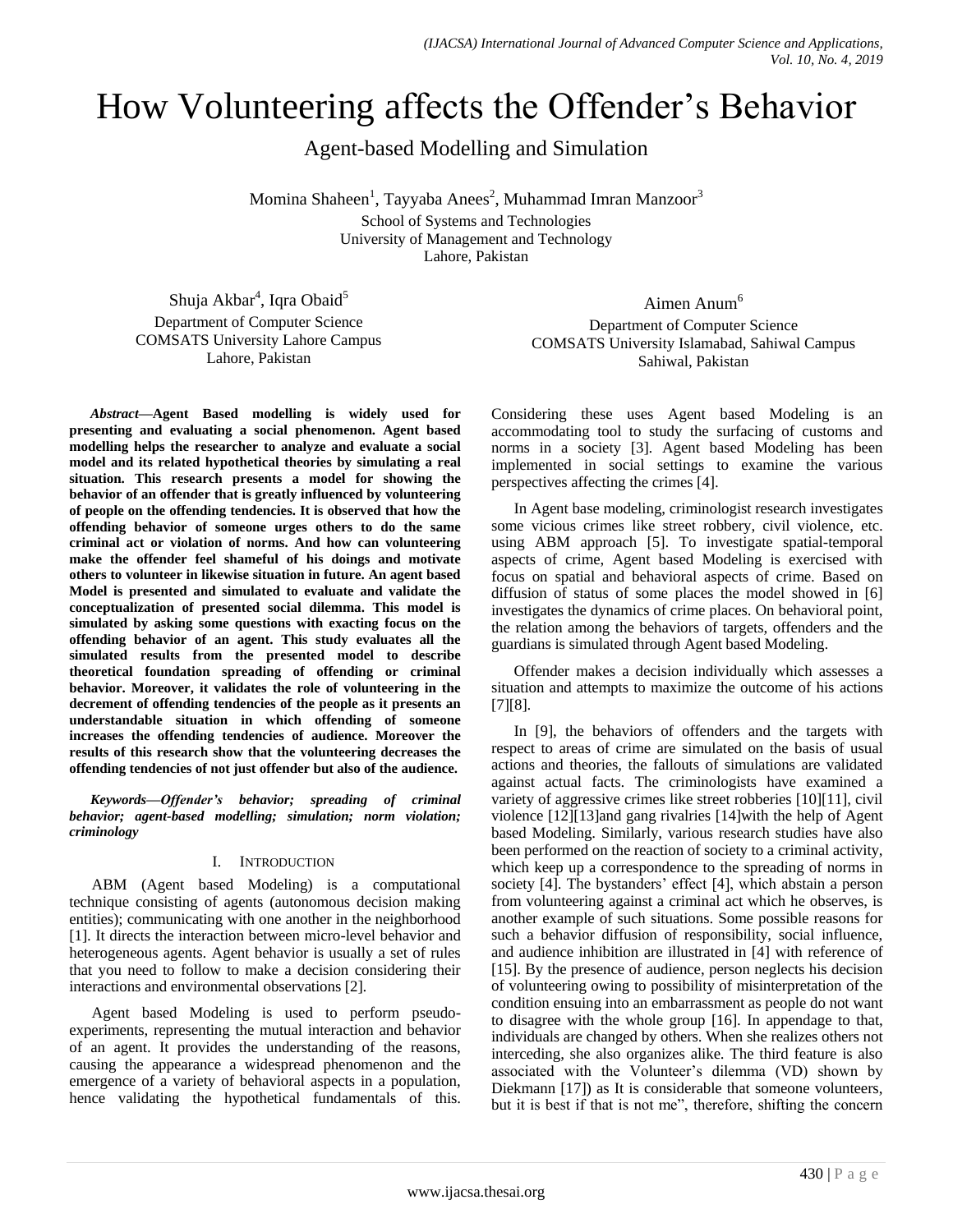from own shoulders to the others. Observing these factors, it is habitually discussed that the viewer's inhibition and the social impact are values of diffusion of responsibility.

Hereafter, in some literature, the volunteer's dilemma is grasped as a result of the diffusion of responsibility, in which number of individuals in a bystanders group is inversely proportional to volunteering [18][19]. In practical conditions, the VD does not always assure negative result. People volunteer so frequently. It is proven in [18] that cooperative behavior in humans is obsessed by many characteristics of social communication, including the aspects strongly unified with the cognitive performance of guilt, like reciprocal altruism" and conflict resolution".

Guilt, ultimately, is less destructive and more adaptive [20]. Guilt is a negative value ensuing due to irregularity among the adopted and desired behavior. Hence, to get rid of guilt and act correctly, it may lead to an altruistic volunteering from a person, in conflict situations necessitating a supportive decision making. In fact, responsibility is guilt's function [21][5][22]. In other words, volunteering in the VD can be ensured, if an individual efforts to be accountable to get rid of guilt. Results of a careful investigation of the VD have exposed that "nointervention' owed to bystanders' effect frequently approaches to guilt which, as significance, encourages the applicants to volunteer [18]. Analytical model of volunteering is not delivered in study. A model of volunteering, having supporting on three human conduct theories is presented by (Gerritsen, 2015). Though, this model shows a distinguished, but simplistic example of presentation of social theories within agent"s behavior, it is limited to two dimensions. First, supports a single volunteer. Second, does not deliver any specification of offender behavior.

## *A. Problem Statement*

Volunteering of a person is very important in the situation of norm violation as it can lead to the public good. The problem that is to be discussed in the study is when the population of people would decide to intervene in the certain situation of norm violation in the presence of the factors of a person"s perception (bystanders, cost of intervention, audience inhibition, seriousness of the norm violation) and how the volunteering of a person(s) can accelerate or stop the violation themselves. And if there is a need of multiple people to intervene in a certain condition then how the situation can become. Moreover, there is a need to find the emotional effect on the people witnessing norm violation and on the offender. Does offender get ashamed when people stop him from such act of if no one volunteers and if anyone one volunteer but he is not enough to stop that act then how it will encourage or urge the offender to do that act again in future. Similarly if people who have some tendency to violate the norm or have offending tendency then to which extent they get influenced by the offender or volunteer.

## *B. Scenario and Motivation*

Social dilemmas are the circumstances in which an individual"s optimal behavior conflict with the group"s optimal decision [23], in other words social dilemma is a condition in which a person prefers its self-interest unless whole population chooses the selfish option and the whole group loses. Problems occur when the whole population chooses to practice personal profit and instantaneous satisfaction rather than perform in the groups long-term. Repeated interactions which allow punishment, reciprocation and reputation effect are used to be the solution of these social dilemmas [24]. In these situation individuals can either be cooperator or defectors. A cooperator pays cost of participating in public good but defectors desist from doing so.

If a criminal activity is taking place and no one intervene or call the police then the crime won"t be stopped hence the witnesses fail the victim and the moral and legal norms. Such a dilemma is called Volunteers Dilemma. The public goods are achieved when a volunteer intervene in a norm violation in order to stop the criminal activity. But if nobody volunteers then it may harm the victim of that situation. These unfortunate situations do not happen just in exercise but also in the reality such as the murder of Kitty Genovese (1964).

There are some other situations where more than one volunteers are needed to resolve a conflict. In that scenario, if there are lesser number of volunteers than needed volunteers, then the situation get totally changed as the offender(s) may feel more powerful or volunteers get disappointed. Another outcome in this scenario can be that number people who are required to volunteer may not be fulfilled but the volunteers are sufficiently enough then the offender will get ashamed over his doing or may not dare to do that again. The worst outcome of this scenario can be that if there are many observers seeing that criminal activity but no one volunteers, then the offender will have no regret or shame, moreover the people in the audience can get inspired from this situation and they can also get involved in similar situations. Hence it could lead to the spreading of dishonesty [25][26][27][6].

## *C. Research Objectives*

The core objective of this research is to study the effect of volunteering on the offender and the emotional guilt in the bystanders mind by incorporating a model of volunteers in a norm violation in the field of Agent-based Modeling (ABM) that will help answer the questions mentioned in Table I.

This study will also discuss the emotional effect on the bystanders, offenders and the volunteer. This would help to understand the whole behavioral model extensively. And how these emotional effect will motivate them to do something for public good in future.

TABLE I. RESEARCH QUESTIONS

| No.             | <b>Research Ouestions</b>                                                                |
|-----------------|------------------------------------------------------------------------------------------|
| RQ1             | What if there are not enough volunteers that are required to stop<br>the norm violation? |
| RQ <sub>2</sub> | What is the impact lesser volunteer on the offender and people?                          |
| RQ3             | How can volunteering refrain offenders from violating the<br>$norms$ ?                   |
| RO4             | What is the emotional impact of volunteering on offenders?                               |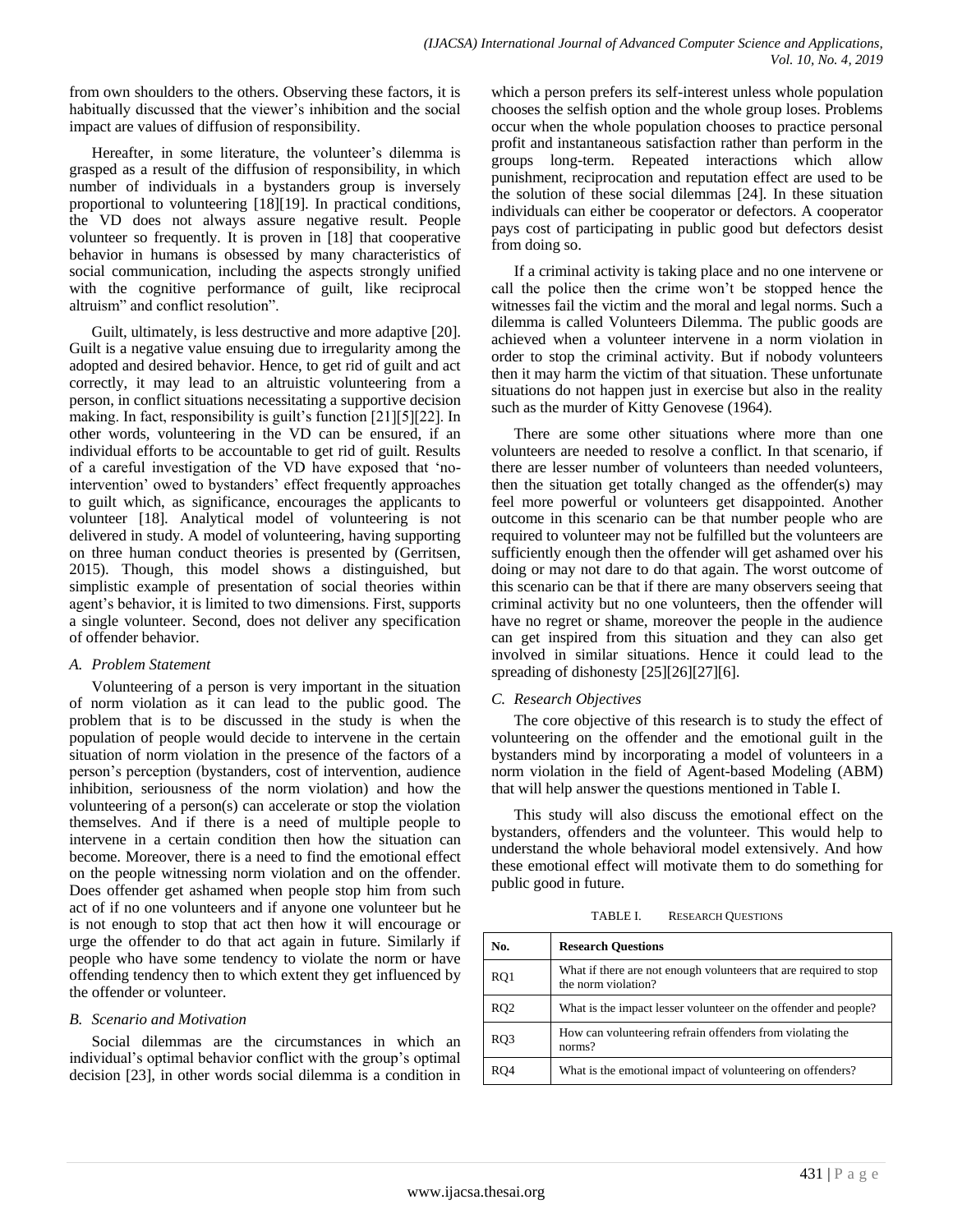## II. LITERATURE REVIEW

On the area of Norm Violation and its spreading, Volunteer Dilemma, Agent-Based models, guilt and offender behavior a lot of literature is available and for this study. In this chapter a selected literature is included for understanding the area and background of the problem.

# *A. Norm Violation and Offender Behavior in VD*

If we want to determine the reasons why norm violations took place then one reason can be that some social norm violations trigger more norm violations. For instance people don"t bother to return the shopping carts if they see others doing the same. Similarly if people see an offender beating a person and no one oppose him then they can do the same in future. This reason of spreading of norm violation is also discussed in [25]. They developed an experimental design (dice experiment) to understand the dynamics between information, beliefs and co-evolution of norms by observing prevalence of norms, accuracy of beliefs and offsetting dynamics of traced social behaviors. Diekmann et al. in [28] also use this approach of Dice experiment to determine the spreading of norm violation. But [25] extended the experiment to an extent of 12 dice reports to overcome the weakness of magnitude of latter experiment. And this experiment shows that the stabilization or decay of social norms is based on the subjective beliefs of norm violation in the population.

Hill et. al. performed an empirical experiment to reveal the breaking of norm. The study presents experiment conducted to know that serving non reciprocal behavior influence individual or not. It includes experiment design which consisted of three features. First is studying behavior by iterated trust game. Second is mover's decision of reciprocity. Final is extrinsic changes to see the impact of observed behavior on personal decision making. And the hypotheses that are presented in the paper are: a) detected behavior of others has impact on behavior, b) being observed effects. The conclusion drawn in their paper are foreign shocks to observe people inspiring others to depart, thus, rewarding can benefit reciprocity.

Matthew T et al., investigated the supposition that a person"s own self-regulation is a significant internal system that enables people to alter their behavior to follow rules [29]. They performed six studies in [29]. The first study shows whether small self-control would lift the chance that group would violate the ethical norms. It appears believable that selfcontrol allows people to behave ethically. Two studies confirm a relation among low self-control and morally wrong behavior. Entirety, two pilot studies proposed that depleted self-control might influence one to involve in immoral behavior. The purpose was to develop a decision by working and measuring consequent willingness to take moral risks. The results of this study confirmed that the decrement of self-control would result in violation of people towards social norms such that reduction would lift moral risk-taking. In second study a behavioral measure was used to measure the possibility of violating societal norms. Authors expected that small self-control would enhance the propensity to break social norms. Outcomes of this study shows that subjects with low self-control would use more swear words than the subjects with high self-control and the less self-control to the breaking the rules of societal norms. In

third study, subjects finished the identical intersection of these tasks. Then subjects in favor condition received a favor, while those in the no-favor condition did not. Subjects were more expected to do a favor for the researcher when the researcher does a favor for them. They projected that reduction would decrease the chance that members would comply with norms of reciprocation. Depleted subjects failed to obey standards of reciprocity. Depletion decreased reciprocity nevertheless of if the norm was to execute or not. In fourth study the women were focused in self-control reduction condition and the words on screen were ignored. Members in the no reduction state were enquired to lookout a video as they watch usually. At the end definite that reduction would lift the chance that contestants would break up the trial regulation. Thus, selfcontrol reduction leads the participants to disobey a social regulation. In next study they assumed that the members with low self-control would inadequately follow these directions in contrast with those members that are high in trait self-control. Therefore, members with high self-control pursued the speech alteration practices additional realistically than persons with low self-control. In the final study the subjects who perform better in the Study 5 ought to track the exercise directions more devotedly than individuals who do poorer. So the subjects with low self-control practice their exercise directions less devotedly than members great in self-control. Hence, the comparative deficiencies were found self-control was connected to straight cause of breaking the social rules. Authors have recognized that obedience can develop hurtful behavior. Corporations are hard to see without obedience successfully. A weak self-control among members can pay to a weakening of the social fabric.

Another investigation to judge crime activities and lies was done in [30]. The goal of this investigation was to explore behavioral consequences of dark traits. Correlation analyses were used to investigate relation between dark traits and result variables of misconduct and high stakes lying. A sample of 464 undergraduates participants from North America (age: 16-42 yrs., males: 131, female: 333) were selected. Comprehensive Misconduct Inventory (CMI) of 58 items was used to measure tendency to involve in misconduct behaviors. CMI consisted of seven sub-scales such as Hard/Soft drug-abuse Minor/Serious Criminality, Harassing, Driving misconduct, Anti-authority misconduct. Authors used PTQL (Propensity to Lie Questionnaire) to calculate the degree to which people slot in in high stake dishonesty. They collected an online survey and the participants are asked for a self-report. And the result of this study which was collected in one hour shows that men are more engaged in misconduct than women. A positive and significant relation was found between Dark Traid variables and CMI subscales as Misconduct variables were individually regressed on 3 dark Traid variables.

The Goal Firming theory for BWT not only persuades the social rules but all legitimate rules [27]. A controlled experience was conducted to test this theory. All the subjects in experiment were at least 18 years old. For the 1st study, the experiment was conducted in shopping area mostly used to park bicycles. Out of 77 subjects 33% were in order condition while 69% in disorder condition. The 2nd study was conducted to determine the influence of cross norm inhibition on serious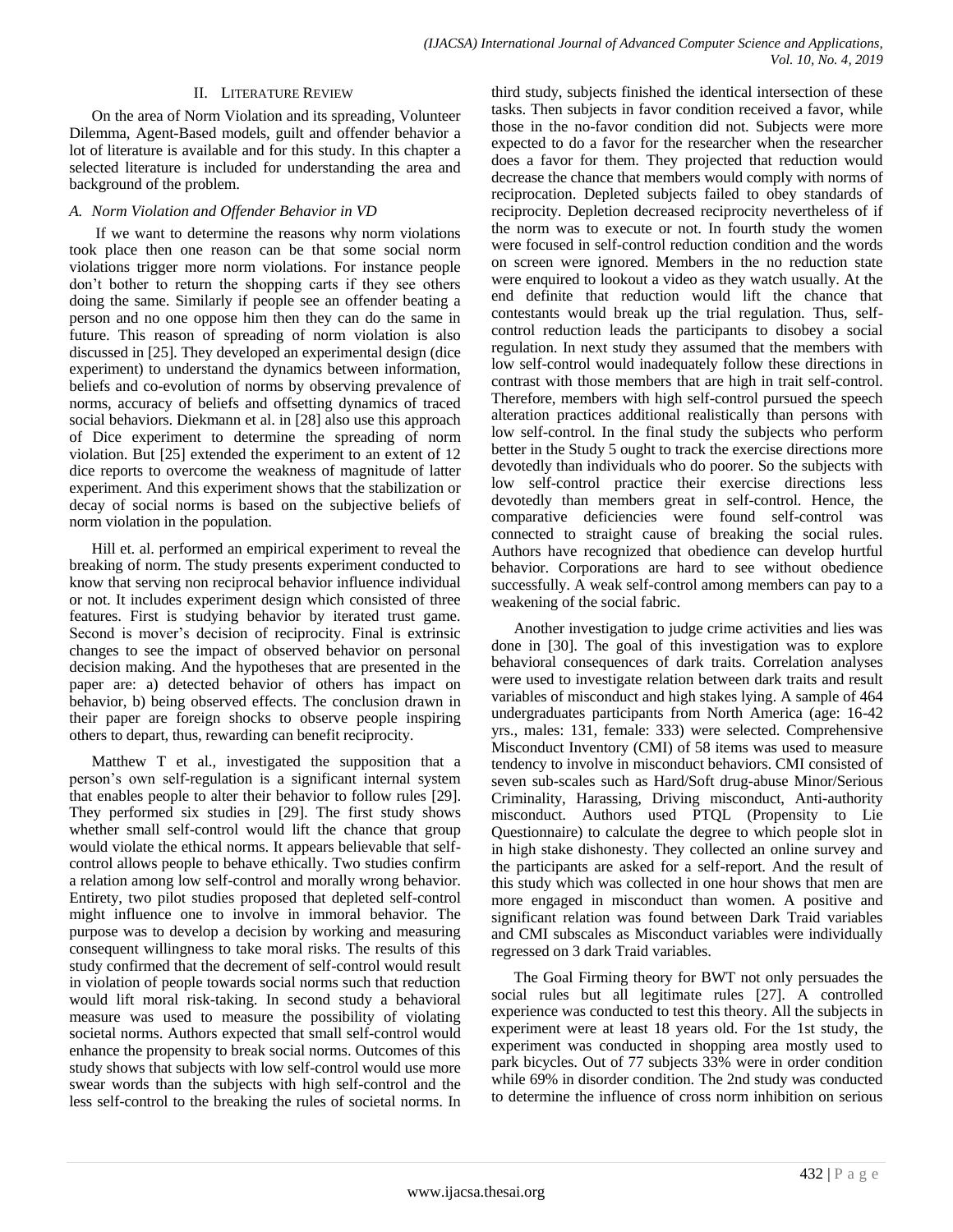norms. 44 participants were in order while 49 were in disorder condition. In 3rd study, the participants who returned the shopping carts ere in order while the others who don"t were in disorder. The results of study three shows that 30% were in order and 58% were in disorder condition. 4th study focused on national law of fireworks and the 80% subjects were found in disorder condition. 5th and 6th study were based on stealing an envelope with  $\epsilon$ 5 note was placed in mailbox. 5th study includes 60 participants and the mailbox was not covered but in study six participants were 72 and the mailbox was covered with graffiti. 13% were in order condition in 5th study and 25% in 6th study stole the envelop. Conclusions revealed that the effect was not restricted to social norms.

Gino et al. conducted two experiments to examine how social norms, saliency and cost benefit analysis encourage immoral behavior. In first experiment they examine the influences of confederate's identity [31]. Their laboratory experiment includes four conditions; a) control condition, b) shredder condition, c) in-group identity condition, and d) out-group identity condition. One hundred forty-one (79 male, 62 female) subjects with average age of 22 years participated in the experiment. The results revealed that subjects in the control condition showed the minimum number of properly solved matrices. Cheating in the shredder condition was raised by more than 50%. Cheating raised more in the ingroup-identity condition and reduced in the out-group-identity condition. Their second experiment was conducted to determine the effects of saliency. It includes three conditions: a) control condition, b) the shredder condition and c) the saliency condition. Ninety-two pupils (49 male, 43 female) with average age of 20 years took part in this experiment. 15 to 17 subjects were assigned randomly to each of six sessions lasting 15 minutes. Results showed that number of matrices solved was lesser in control condition, greatest in shredder and intermediate in saliency condition. So they reach to the conclusion that effect of social norms can cause higher dishonesty if the saliency were reduced.

# *B. Use of Agent Based Models for Social Phenomena*

Agent based modeling is vastly used technique and it is being popular now a days for computing and Artificial Intelligence (AI) [32]. Agent based modeling is used not only in computing and engineering field but also in a number of fields like Social Sciences, Bio Informatics, Life Sciences, Ecological Sciences, etc. [33][34][35]. In fact, for the scheduling and planning of manufacturing process the agent based techniques are used in [36][37]. Similarly it is used for simulating social actions [38] [39]. Because through ABM the hypothesis related to these fields can be tested empirically [40].

Somehow, the techniques of agent based modeling need some improvements that are discussed by Heath in [41] as well as it faces some challenges [42] [32]. But for the phenomena of social sciences it is quite appropriate to use existing techniques as it has been used since two decades. The complex phenomenon and social patterns are modeled by agent based tools [42]. However the techniques use some implicit methodological protocols and need a refined pattern for simulating social phenomenon. In [43], the authors introduced a three staged process for the establishment of this methodology.

Lemos et al. used Agent based Model of Epstein from civil violence against an authority with the agents "citizen" and "cops" to introduce the legitimacy feedback and to examine its effects [12]. They formulated some functions on the basis of legitimacy measurement to express the legitimacy in terms of variables consumed by the model. Two type of feedbacks they used, homogeneous (all agents have same perception) and heterogeneous (agents have different perceptions) perceived legitimacy. They found that in homogeneous legitimacy distant future performance of the system was unspecified but for diverse the time evolution of the system was initially calm then rebellion and after that successively intermittent peaks of rebellion. Their results represented significant improvement from their previous work in the aspect of soundness, explanatory power and simplicity.

Crime behavior changes with the advancement of technology hence in [44] authors argued that in crime fighting arsenal, mathematical models are valuable weapons. They discussed different techniques for crime fighting such as mathematical models numerical simulations, differential equations and agent based models with some empirical evidences and statistics. They reached to the conclusions that a multi-disciplinary approach is needed to build a model for crime. They proposed that multi-disciplinary approach can be division of work among sociologists, mathematicians and statisticians as the theory would be formulated by sociologists, mathematicians build a mathematical model and the statisticians made tools for the estimation of that model.

On the basis of reviewed literature the enough related information regarding to the area of the problem has been extracted. In the light of the literature it can be seen that there is some space of experimenting the multiple volunteering in the Volunteer"s Dilemma, as this topic is always remained unfocused. Moreover, the guilt and shame is also discussed in norm violation and in this area of VD this can be implemented to find the positive outcomes (if any) on the Volunteering. The Offender is the one who offend, it can be seen that the offending and norm violating had bad impact on a society but how these can be controlled and how they affect the people. The spreading of dishonesty and crime are discussed in the literature, it can be find out if the volunteering or volunteering can play a role in this issue.

# III. METHODOLOGY

This study aims to present the extended model of bystander effect presented in [4] to support the multiple interventions of the people in a certain situation where multiple interventions are needed. Guilt has a positive effect in the situation of Volunteer Dilemma. The model also incorporate the guilt of an individual that is the result of his/her own past experience as the booster to enhance the threshold so that individual have more tendency to volunteer. This research uses Model methodology in which the norm violation and the volunteer's dilemma (described in [17]) is presented with the help of the model depicting the situation. The model will be created and analyze through the ABM (agent-based modeling). The model will be tested in different scenarios, generated by the variations in the values of the factor affecting the crime situation. Data will be generated from those simulations by changing the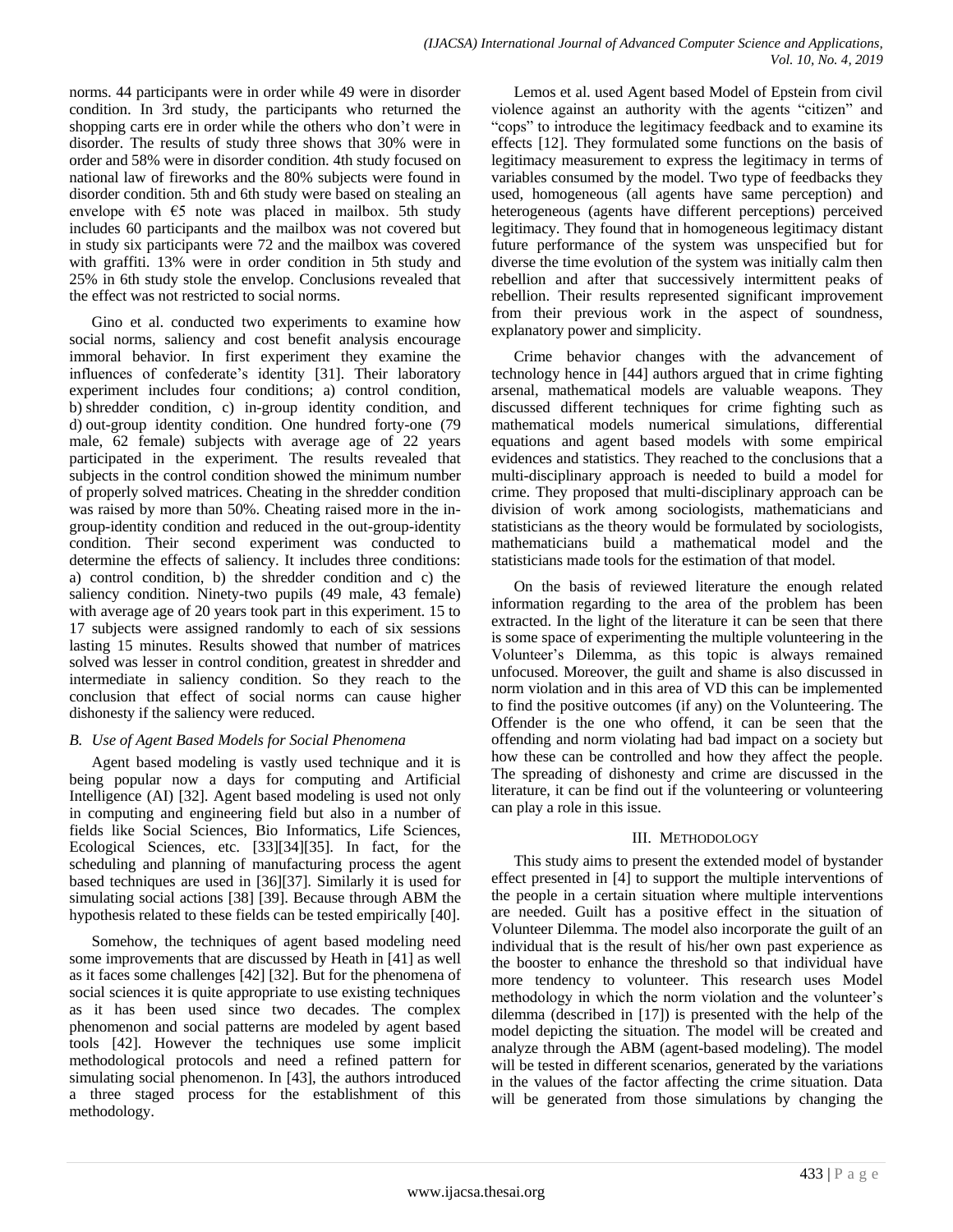values of variables. These data gathered under different values of variables will be compared to reach some conclusions. This data will enable to find out the behavior and the emotional belief of the bystanders, volunteers and the offender. And we will see if the volunteering would avoid doing the offender from doing such norm violation or not. As long as the literature supports this methodology, testing procedure of this study is influenced by (Gerritsen, 2015). After seeing the effect of guilt on the agent that guilt is a positive factor to increase the volunteering tendency in an agent. There is a thought of seeing that what is the effect of volunteering on offender (norm violator) through embarrassment or realization of wrong doing? This will involve some effects from bystanders if the ratio of number of volunteer required and number of volunteers that actually volunteer is less than 1 it means not enough volunteer participated then number of volunteer will be compared with the number of bystanders. So we can say that either shame or urge of offending will be calculated by comparing the volunteering from two factors of required volunteer and bystanders.

Another model is described in this study that represent the behavior of the offender on volunteering and the effect of offending of someone on the other people who are seeing him doing that norm violation. This model is based on the spreading of criminal activities due to non-volunteering of people over norm violation. It represents a good platform to show that how offending tendency of people increased or decreased.

## *A. Offender Behavior Model*

There are some evidences from the literature that if someone is involved in a criminal activity and no one took any notice against him then he is a source of encouraging others who have a tendency to do criminal activity [25][27][6]. Some field experiments shows that if some people don"t return shopping carts or do illegal parking then others also get involved in doing the same activity [18]. This is how the dishonesty and wrong-doings spread with higher ratio among the people if everyone decides to be silent [26].

In this model (shown in Fig. 1) the offending tendencies of agents are calculated. In the start there is only one offender and then population increases gradually. The "Offending Tendency" rate is randomly selected for each agent from **0.1** to **0.9**. Another constant is introduced in this model, k-constant; this constant is assigned different values on the basis beliefs and desires of the agents.

At the start the agent will observe the number of bystander (**n**) and the number of volunteer (**m**) and the Offending Tendency OT is randomly assigned to every agent. Here 37 the number of required volunteers (**v**) is also determined to have ratio of actual volunteers and required volunteers (i.e. **m/v**). There are two cases that will run through this model are:

**CASE 1:** If the ratio of volunteers and required volunteer is less than 1 (i.e.  $m/v < 1$ ) then;

*a)* If Offending Tendency (randomly assigned) is greater or equal to the ratio of volunteers and required volunteers ( i.e.  $\overline{OT}$  >=  $\overline{m}/v$ ), then that particular agent will have desire to offend more and the value of k-constant will be given as -4 (i.e. **k=-4**).

*b)* If Offending Tendency is less than the ratio of volunteers and required volunteers (i.e. **OT < m/v**), then the agent will have a desire to help due to the embarrassment and the k will be assigned the value "**4'** in this particular situation.

**CASE 2:** If the ratio of volunteers and required volunteer is greater or equal to 1 (i.e.  $m/v \ge 1$ ) then;

*a)* If Offending Tendency is greater or equal to the half of the ratio of volunteers and required volunteers (i.e**. OT >=**   $\frac{1}{2}$ (m/v)), then the agent will have desire to relax some OT and the k-constant will be assigned by the value 2 (i.e.  $k = 2$ )

*b)* If Offending Tendency is lesser than the half of the ratio of volunteers and required volunteers (i.e. **OT <**   $\frac{1}{2}$ (m/v)), then the agent will have increased motivation to help the victim and the k-constant will be assigned by the value 2  $(i.e. k = 1).$ 



Fig. 1. Offender's Behavior Model.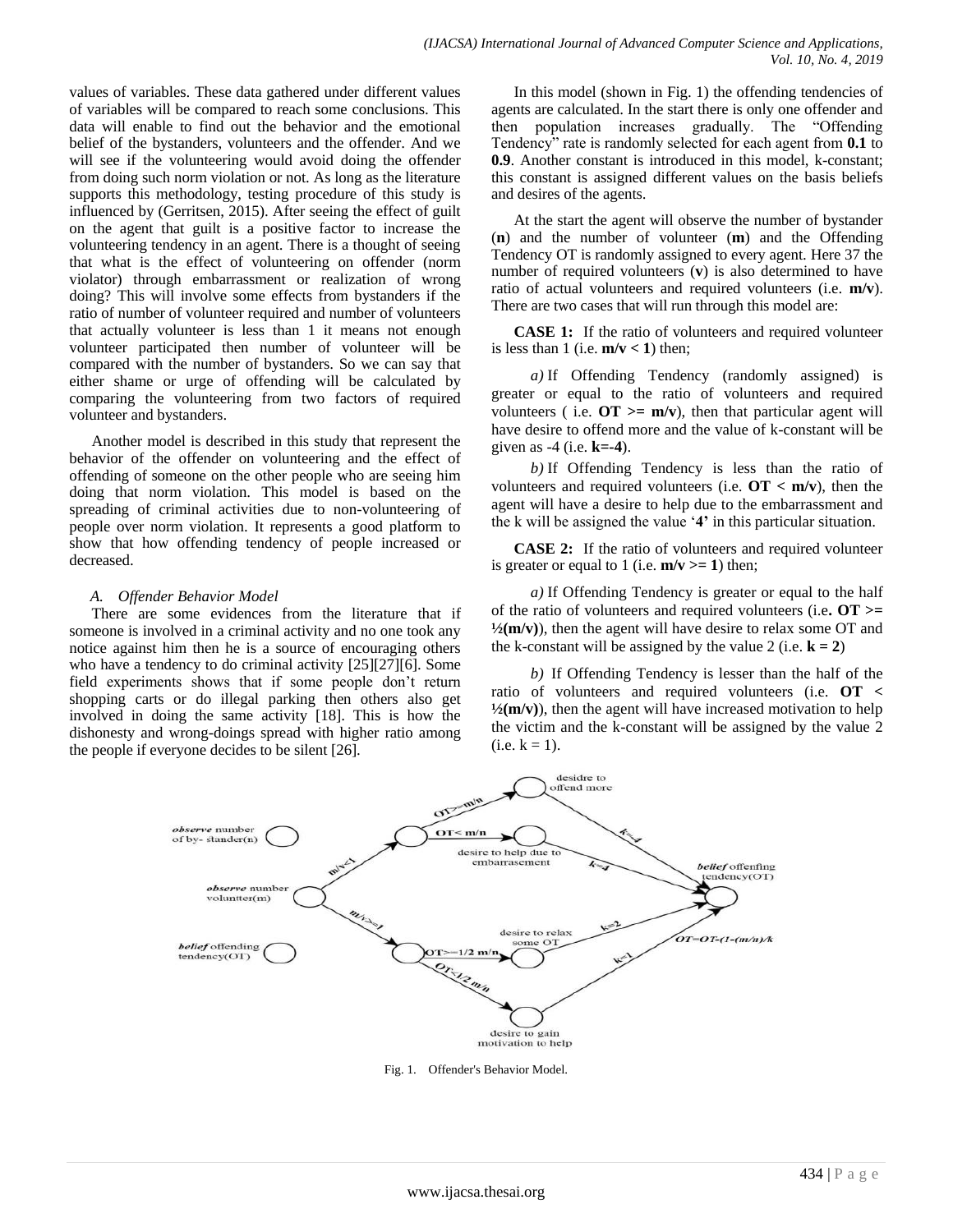At the end, for each case the value of Offending tendency is calculated on the basis of the values of "**k**" and "**m/v**" gained by each case separately through this formula OT= (**OT- (1- (m/n)/k**). this will be the solid value of OT, calculated for each agent separately, and this OT will be used for the next iteration.

## IV. IMPLEMENTATION

In this study two models are presented in previous chapter the extended bystanders model and the model of offender behavior. These two models are needed to be implemented in some environment to examine the behavior of people. Examining these models there can be some hypotheses that are drawn on the basis of the research questions. Sometimes applying a situation on real environment and real people get a lot of time and attention as well as people perform artificially in such experiments so it lead to inaccurate results. It is nearly impossible to study all the people in the situation individually. Moreover, these types of experiments can lead the participants in real hazards. To get the results of our model with the absence of these issues the simulated environment are used.

## *A. Hypotheses*

The following hypotheses can be drawn from the models on the basis of Research Questions shown in Table I.

**H1**. If there will be no volunteer or lesser than the required volunteers, which are required to achieve public good then the offending tendency of the offender would be increased.

**H2**. If there is sufficient volunteering to refrain the offenders from violating the norm then the offending tendency of the offender would be decreased and he will be shameful over his act.

**H3**. In the case of no-volunteering or minor volunteering the offending tendency of the others will also be increased (seeing that no punishment is given to the offender, the bystander will urge to violate that norm)

**H4**. If there will be sufficient volunteering then the not only the offender but also the bystanders will decrease their offending tendency.

To testify these hypotheses the model must be implemented on some simulated environment to get the accurate and precise results.

## *B. Simulation*

In this study simulations are used to implement the presented models. Simulations are very appropriate for practicing this model as simulation techniques are used to implement the real environment situation in which getting results and doing analysis is difficult. Simulation is used to avoid expensive prototyping, testing, sensitive systems which are not able to bear extensive tests and performing experiments on real system is not possible because experiments are much time consuming than simulations (Rossetti et al. 2009). These Value, Time, Accuracy, Visibility and Versatility simulate real life without any effect on real objects.

There are many simulations tools that can be used to simulate the environment required for this research. But the model that is used for this study is NetLogo. NetLogo is a tool used for simulating a real environment of a complex phenomenon with multiple agents. This programmable tool is capable of creating and simulating the behavior of multiple agents, event hundreds of agents can be simulated (Tisue and Wilensky, n.d.). This agent based simulating tool is helpful for simulating phenomenon of social sciences (Madey 2009).

## *C. Types of Agents*

Several types of agents are used to simulate this complex phenomenon. These are the types of agents with descriptions

*1) Observer:* Observer is an agent who is observing the criminal act and thinking about whether he should intervene or not on the basis of his beliefs and desires. Observer agents are distinguished by Green color.

*2) Bystander:* Those agents who are present at the place where a norm violation is happening. These agents are distinguished by Blue color.

*3) Offender:* The agent who is violating a certain norm. Offender is distinguished by color Red and shape of a bug.

*4) Volunteer:* The agent who feels himself personally responsible and capable to do the intervention to stop the offender from violating the norm. Agent who has volunteered is distinguished by the grey color.



Fig. 2. Simulations Representing the Agents in a Controlled Environment.

#### *D. Scenarios*

In this study different scenarios taken for the execution of this model in order to fetch the results required for the validation of these hypothesis. These scenarios are taken on the basis of population with some variables described below:

*1) Offending tendency:* This variable is randomly assigned to each agent from 0.1 to 0.5. The offender is assigned with relatively high offending tendency.

*2) Desire of intervention:* A Boolean variable set true the value of accumulated variable 'x' is greater than the value of norm (normality).

*3) Capability:* A Boolean variable set true if the observer feels himself capable of doing the intervention.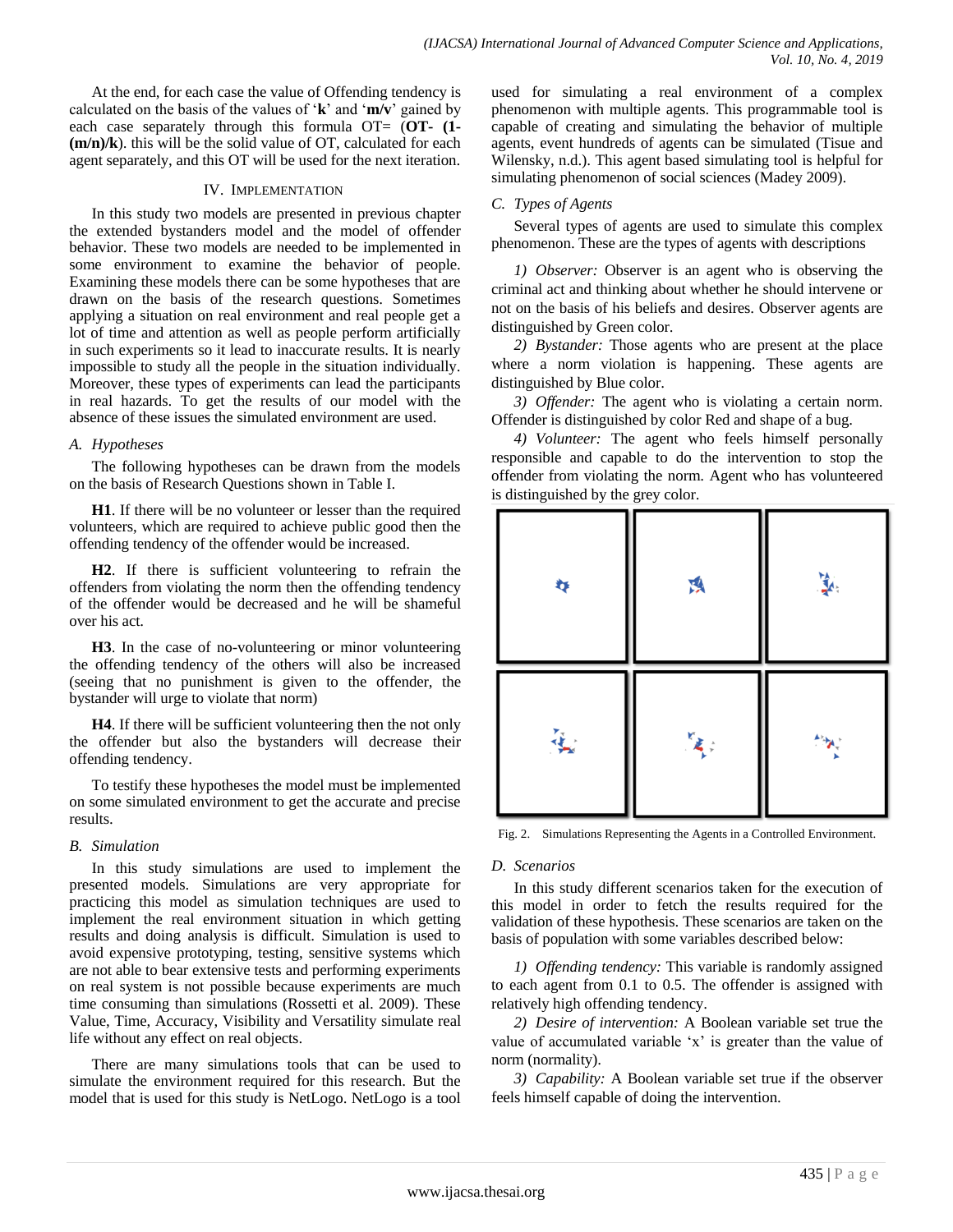*4) Intention:* A Boolean variable set true if the observer have desire to intervene AND feels himself capable of doing intervention.

*5) K:* is a constant value assigned on the basis of the desire of an agent to offend.

These were the significant variable used to implement this model on NetLogo. The whole model that is implemented in the NetLogo is described in the next chapter through ODD Protocol.

## V. AGENT BASED DESCRIPTION USING ODD PROTOCOL

The ODD model (Overview, Design, Detail, described by (J. Gary Polhill 2008)) is used describe a model to enhance its completeness and readability of the model.

## *A. Overview*

This Model is designed to present the volunteers' dilemma along with the offender behavior in which the guilt is incorporated with the multiple interventions of volunteering.

In this section the overview of the model that is implemented in Netlogo is presented by the terms of purpose of the model, state variables and process scheduling.

## *B. Purpose*

The purpose of this model is to find the effect of guilt on the volunteering tendency of the agent and the effect of volunteering on the offending tendency of people and offender. If there are more bystanders the ratio of volunteering would be lesser due to increased audience inhibition and cost of intervention. Hence, the rate of volunteering and the number of bystanders are inversely proportional to each other. The model describes the phenomenon of spreading of norm violation by offending tendencies of people. And how the volunteering can reduce the spreading of these norm violations?

There are some factors in such phenomenon. The thresholds of seriousness (due to abnormality of the situation or the accumulated guilt of the observer from past experiences) then the observer will find him more responsible. The offending tendency of the offender would be increased if the volunteers will be lesser. The offending tendency of the offender would be decreased and he will be shameful over his act due to volunteering. If there will be sufficient volunteering then the not only the offender but also the bystanders will decrease their offending tendency. To testify these hypotheses the model must be implemented on some simulated environment to get the accurate and precise results.

## *C. State Variables and Scale*

This model contains a large number of variables used to implement this model. Those variables with their brief descriptions are enlisted in Table II.

There are certain characteristics owned by the agents who exist in the current phenomenon. These characteristics are variant in the whole phenomenon. The BDI model is used as theoretical framework to describe the change in sensing of the agents. These characteristics are shown in Table III.

As the BDI model is used for this purpose to represent the beliefs, desire and interventions of an agent. The same agent may have different beliefs on how the situation is getting changed. So the various belief variables can be assigned to one agent, which are assigned by their corresponding values, as mentioned in Table IV.

As the belief of an agent get changed. Similarly, the agents have different desires on how the situation is getting changed and the variables of desire can be assigned according to their corresponding values. The properties of Desire of an agent are given in Table V.

All the phenomenon of Offenders bahvior is implemented in Netlogo for the simulation study of given agents (as shown in Fig. 2).

| TABLE II. | VARIABLE USED IN OFFENDER BEHAVIOR MODEL |  |  |
|-----------|------------------------------------------|--|--|
|           |                                          |  |  |

| <b>Variable</b>               | <b>Brief Description</b>                                                                                          |
|-------------------------------|-------------------------------------------------------------------------------------------------------------------|
| agents { property: bystander] | The agents which will play the role of<br>bystanders in the model.                                                |
| agents { property: offender]  | The agent who is violating a norm.                                                                                |
| aggregate-off-tendency        | Global variable. It shows the total<br>accumulated offending tendency of the<br>agents existing in the situation. |
| count-interveners             | Global variable. Count the total number of<br>interveners/volunteers                                              |
| count-performed               | Global variable. Count the total number of<br>interventions.                                                      |
| current-intervener            | Global variable. The agent who is<br>volunteering currently                                                       |

TABLE III. CHARACTERISTICS OF AN AGENT

| <i><b>Characteristic</b></i><br><b>Variable</b> | <b>Brief Description</b>                                                 |
|-------------------------------------------------|--------------------------------------------------------------------------|
| property                                        | Shows the type of the agent whether it's a bystander<br>or offender etc. |
| state                                           | Describe the state or current action of an agent                         |
| observe                                         | Determine what the agent observes.                                       |

TABLE IV. BELIEF PROPERTY OF AN AGENT

|                          | <b>Brief Description</b> |
|--------------------------|--------------------------|
| <b>Belief properties</b> |                          |
| "Resource"               | Boolean variable.        |
| "capable"                | Boolean variable.        |
| "opportunity-for"        | Boolean variable.        |
|                          |                          |

TABLE V. DESIRE PROPERTY OF AND AGENT

| <b>Desire Properties</b>      | <b>Brief Description</b>                                                     |
|-------------------------------|------------------------------------------------------------------------------|
| "intervention"                | Boolean variable. Set true if the agent has desire to<br>intervene.          |
| "no-need-of-<br>intervention" | Boolean variable. Set true if the agent doesn't have<br>desire to intervene. |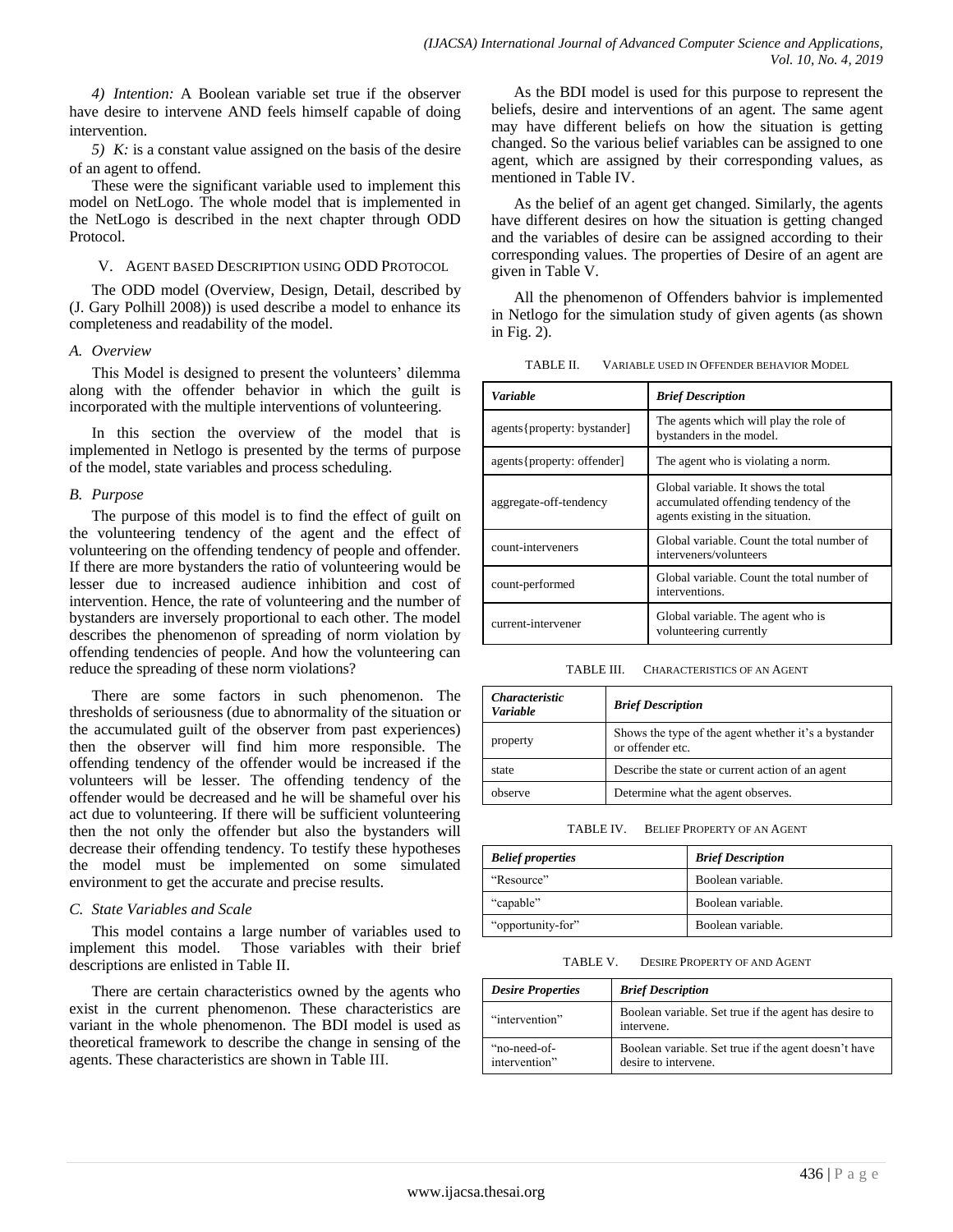```
to apply-rules-m2
if (not stop-sim)[
  let k<sub>0</sub>ask current-intervener[
    let n count neighbor-list
    if (n = 0) [set n 1]
    let m count neighbor-list with [perform intervention = "yes"]
    let v crime-intensity
    ifelse (m / v < 1)ifelse (offending-tendency >= m / n) [ set k -4 ] [ set k 4 ] ]
        [ifelse (offending-tendency >= 0.5 * (m/n)) [set k 2 ] [set k 1 ]]
        set offending-tendency offending-tendency - ((1 - (m/n)) / k)]
        set k 0ask current-offender [
    let n count neighbor-list
    if (n = 0) [set n 1]
    let m count neighbor-list with [perform_intervention = "yes"]
    let v crime-intensity
    ifelse (m / v < 1)ifelse (offending-tendency >= m / n)[ set k -4 ] [ set k 4 ] ]
         [ifelse (offending-tendency >= 0.5 * (m/n)) [set k 2 ] [set k 1 ]]
    set offending-tendency offending-tendency - ((1 - (m/n)) / k)1
```
## end

1

Fig. 3. Applying the Rules of Offender behavior Model in Netlogo.

## *D. Process Overview and Scheduling*

In start the agents are created and the variables are initialized. The roles of the agent are assigned as offender or bystanders along with their random offending tendencies.

Then the seriousness is calculated on the basis of input variables. Then the agents walk and their roles get changed according to their sensing. The bystander agent can or cannot be the observer in next time and update its neighbor list. Then the rules of model 1 and model 2 are implemented. In the end for the refined output the graphs are drawn. This process scheduling of this model is simple and the scheduling and flow of processes in the model can be distinguished by a simple flow chart, given in Fig. 4. A chunk of code in Fig. 3 represents the rules of Offender"s Behavior Model applied in NetLogo.



Fig. 4. Process Flow of the Whole Offenders Model used with Bystander"s Model.

#### VI. SIMULATION ANALYSIS AND RESULTS

This Chapter shows the results fetched from the simulations that are run for some scenarios of the models.

#### *A. Simulation Analysis*

The implementation of this model is run for the 243 scenarios initially. Some of the interesting scenarios that answer the questions of our hypothesis are listed in Table VI below.

*1) Case 1:* In this case people are volunteering to achieve public good. People have a desire to intervene, so people are volunteering to stop this norm violation and the person who is violating this norm get ashamed over his doing and he can relaxes some offending tendency that is why the offending tendency is gradually decreasing. This case validates the hypotheses **H2.**

*2) Case 2:* More number of agents are required to volunteer and the situation is intense and serious, that"s why the people volunteer and it lessen the offending tendency of the offending agent to 1.5 (as shown in Fig. 5(a) and Fig. 5(b)). This case validates the hypotheses **H2 and H4.**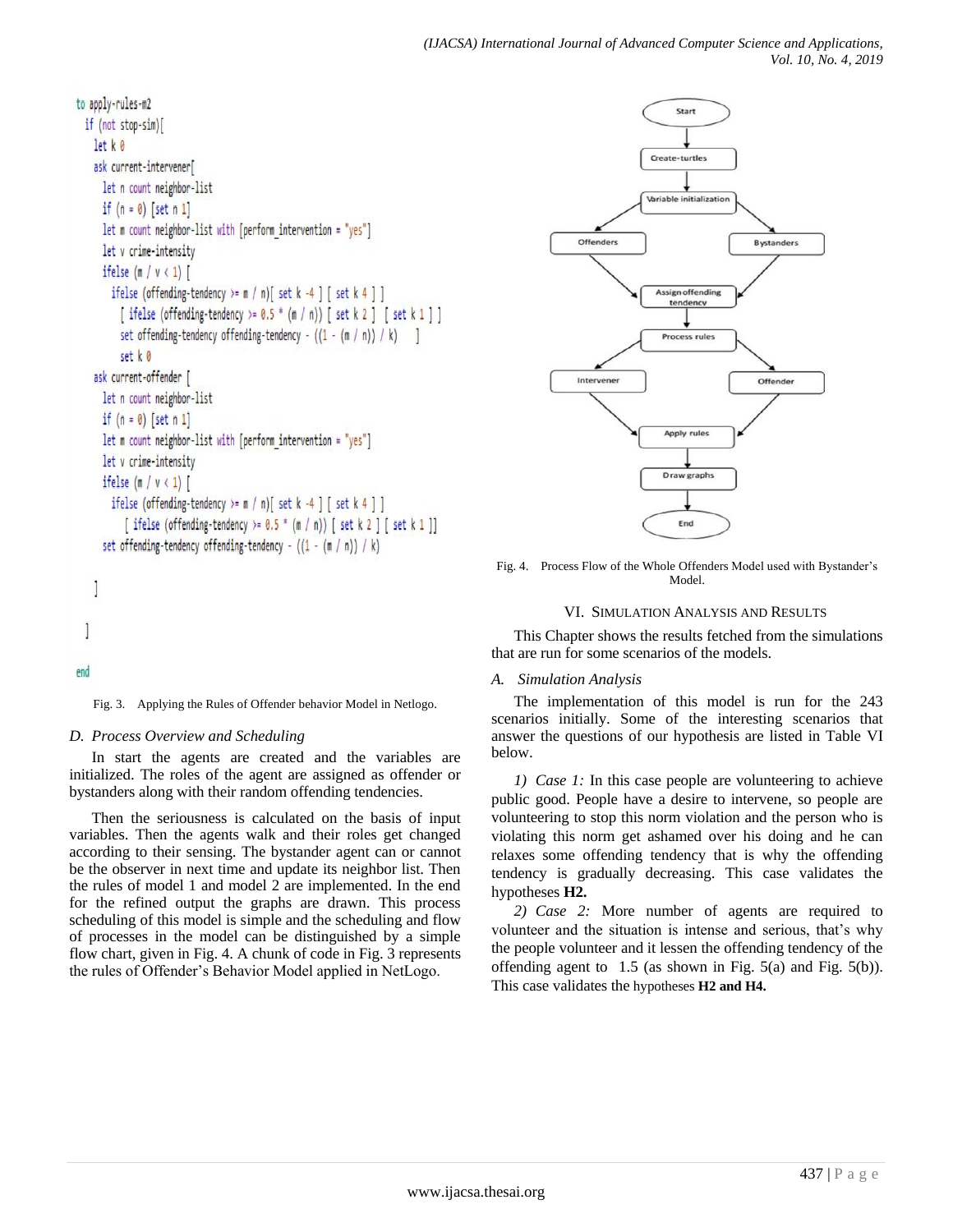*3) Case 3:* This is an interesting case depicting the effect of volunteering on offender. People are volunteering and we can see that the offending tendency of the agent has decreased to "0" (as shown in Fig. 5(c)) Therefore, he is not offender anymore (as shown in Fig. 5) that the offender has disappeared). This is because of increasing volunteering of the people (shown in Fig. 5(b)). This case testifies the hypotheses H2 and H4.

## *B. Results*

After analyzing the cases and running the phenomenon with a large number of scenarios, the analysis of the whole problem can be done. The analyses were enough to answer all the research questions shown in Table I.

The scenarios, presented in the dissertation, satisfy all the hypotheses. And represent the volunteering can reduce the offending behavior among people. In all the cases where volunteering is performed the ratio of offending tendency decreases. Moreover it can also be seen that in more than 50% cases the offending tendency does not reduce due to no or lesser volunteering.

TABLE VI. SOME INTERESTING CASES

| Cases | <b>No of total Agents</b> | <b>Crime Intensity/Required</b><br>No. of volunteers $(v)$ | <b>Radius</b> |
|-------|---------------------------|------------------------------------------------------------|---------------|
|       |                           | ◠                                                          |               |
|       |                           | р                                                          |               |
|       |                           |                                                            |               |



 $\mathbf{c}$ . Case 3

 $-5$ 

7 101316192225 2831

"offending-tendency" y

Fig. 5. How Offending Tendency of the Agents Changes for Each Case.

Researcher and scholars have done a lot of work in this area of volunteering dilemma and presented different models of volunteering guilt and offender behavior. Agent-based modeling was also used by the researchers to present the behavior of agents in this situation of volunteering dilemma but the scenario of multiple volunteering was not as much focused as needed. These aspects add some interesting changes in the ratio of volunteering.

Another important contribution of this study is related with the behavior of offender and the effect of offending and nonvolunteering on other persons. This study describes that through volunteering, offender get ashamed and its tendency of offending relaxes. But if there is no intervention from the observers of the crime act then he might not get ashamed and he will have urge to offend more. Moreover, this nonvolunteering can urge other to do the same norm violation as they get influenced by the offender. In this way this research presents a reason of spreading of norm violation.

In practice, this research will be useful for observing the criminal behavior among people and to define new ways of investigating the ways these violations crimes can be reduced. Some ways have been described in this research such as practicing the ways which are significant to increase volunteering and the others are shame and guilt.

## VII.CONCLUSION

The models presented in this research are agent based model representing a) the effect of offender"s behavior on the others and on society, b) the volunteering as a factor to reduce offending behavior among people, in a crime situation. The presented model is formulated by using the outcomes of gametheoretic experiments, done on the VD.

The model is an extension of the models presented in (Lemos, Coelho, and Lopes, n.d.) and (Zia et al. 2016), and shares the similar results. It is drawn from results of this repetitive game that if the thresholds of seriousness (guilt is added in this) are increased then the participation of people in volunteering is increased. The observer in crime situation influenced by the audience and does not volunteer either due to the fear of embarrassment or due to diffusion of responsibility. The research study also validates the guilt as positive factor to increase the threshold, hence, increasing the tendency of a person to volunteer. This study elaborates the positive effect of volunteering upon the offending of a person or society. The results shows that the volunteering of people cause embarrassment to the offender and he would avoid offending afterwards.

## VIII. CONTRIBUTIONS

Norm Violation, Volunteer Dilemma and Offending behavior are not new in the field of social sciences, a huge literature can be found on this area, presenting the different dimensions of volunteer Dilemma and different aspects of increasing the volunteering. Researchers have also studied the different factors affecting these issues such as, effect of bystanders, diffusion of responsibility, guilt, influence of people etc. (Zia et al. 2016). This research study is an attempt